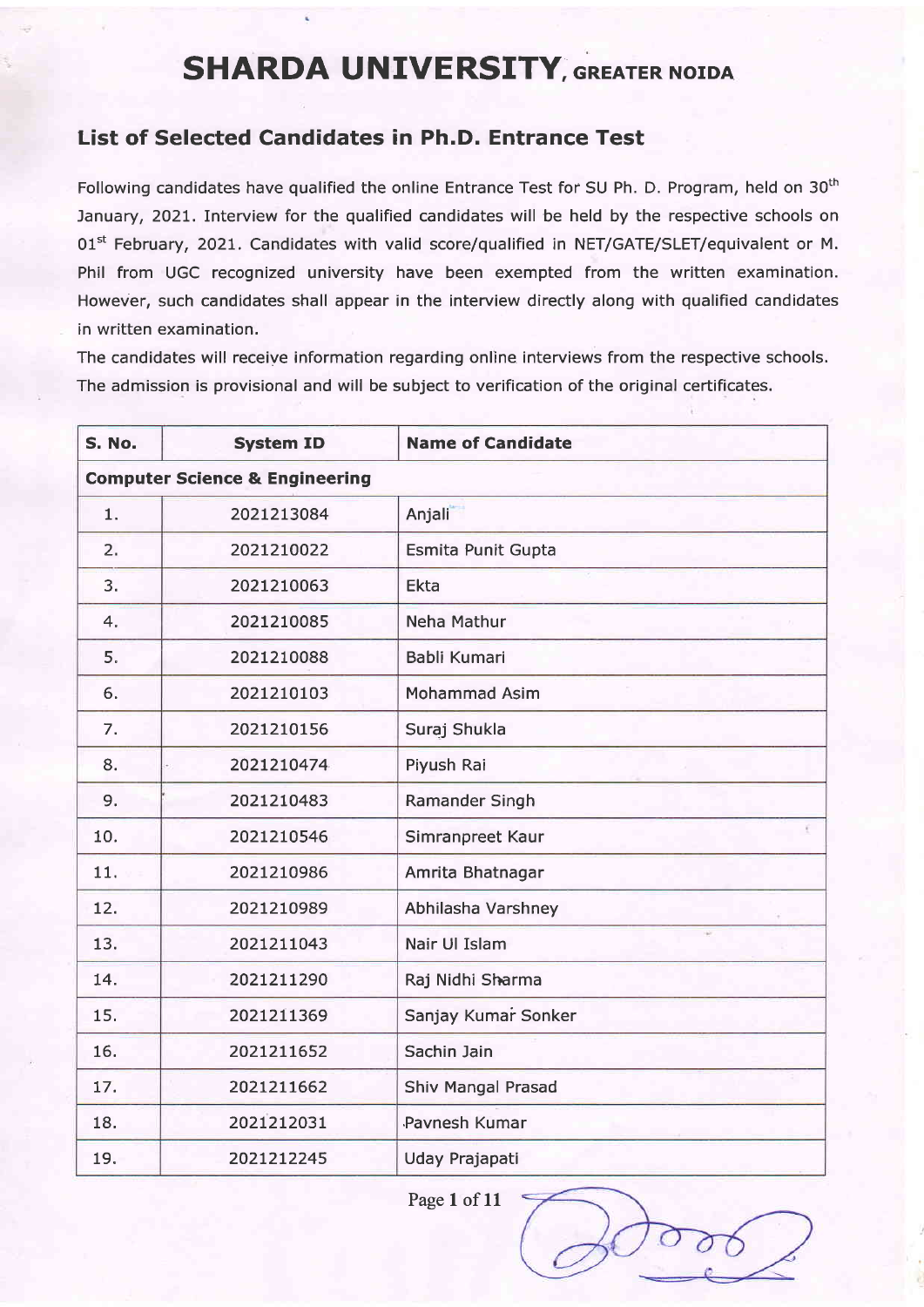| 20. | 2021212255                                         | Aditya                     |
|-----|----------------------------------------------------|----------------------------|
| 21. | 2021212368                                         | Shweta Wadhera             |
| 22. | 2021212386                                         | Anjali Dhamiwal            |
| 23. | 2021212449                                         | Kunal Khanna               |
| 24. | 2021212464                                         | Alok Kumar Singh           |
| 25. | 2021212705                                         | Shruti Mehta               |
| 26. | 2021212976                                         | Roopali Salwan             |
| 27. | 2021212989                                         | Simmi Tiwari               |
| 28. | 2021213020                                         | Divya Rathi                |
| 29. | 2021212946                                         | Bhawana gupta              |
| 30. | 2021212953                                         | Sonal yadav                |
| 31. | 2021212949                                         | Maliya markhibhai          |
| 32. | 2021213102                                         | Sonia Arora                |
| 33. | 2021213122                                         | <b>Pramit Kumar Samant</b> |
| 34. | 2021213078                                         | Deepak                     |
|     | <b>Electronics &amp; Communication Engineering</b> |                            |
| 1.  | 2021210078                                         | Gulfeshan Parween          |
| 2.  | 2021210110                                         | Rishita Chandni            |
| 3.  | 2021210112                                         | Anupam Kumar Yadav         |
| 4.  | 2021210517                                         | 3 19 1<br>Zaiba            |
| 5.  | 2021210835                                         | Shaina Gangadharan         |
| 6.  | 2021211041                                         | A B S R Manohar            |
| 7.  | 2021211954                                         | <b>Umesh Kumar</b>         |
| 8.  | 2021212418                                         | Sneha Pandey               |
| 9.  | 2021212462                                         | Samia Bashiruddin          |
| 10. | 2021212974                                         | Pragati kumar              |
|     | <b>Electrical &amp; Electronics Engineering</b>    |                            |
| 1.  | 2021210222                                         | Devesh U Sarkar            |
| 2.  | 2021211220                                         | Dharmendra Kumar           |
| 3.  | 2021212768                                         | Ankita Pandey              |
| 4.  | 2021213123                                         | Jalad Gupta                |

Page 2 of 11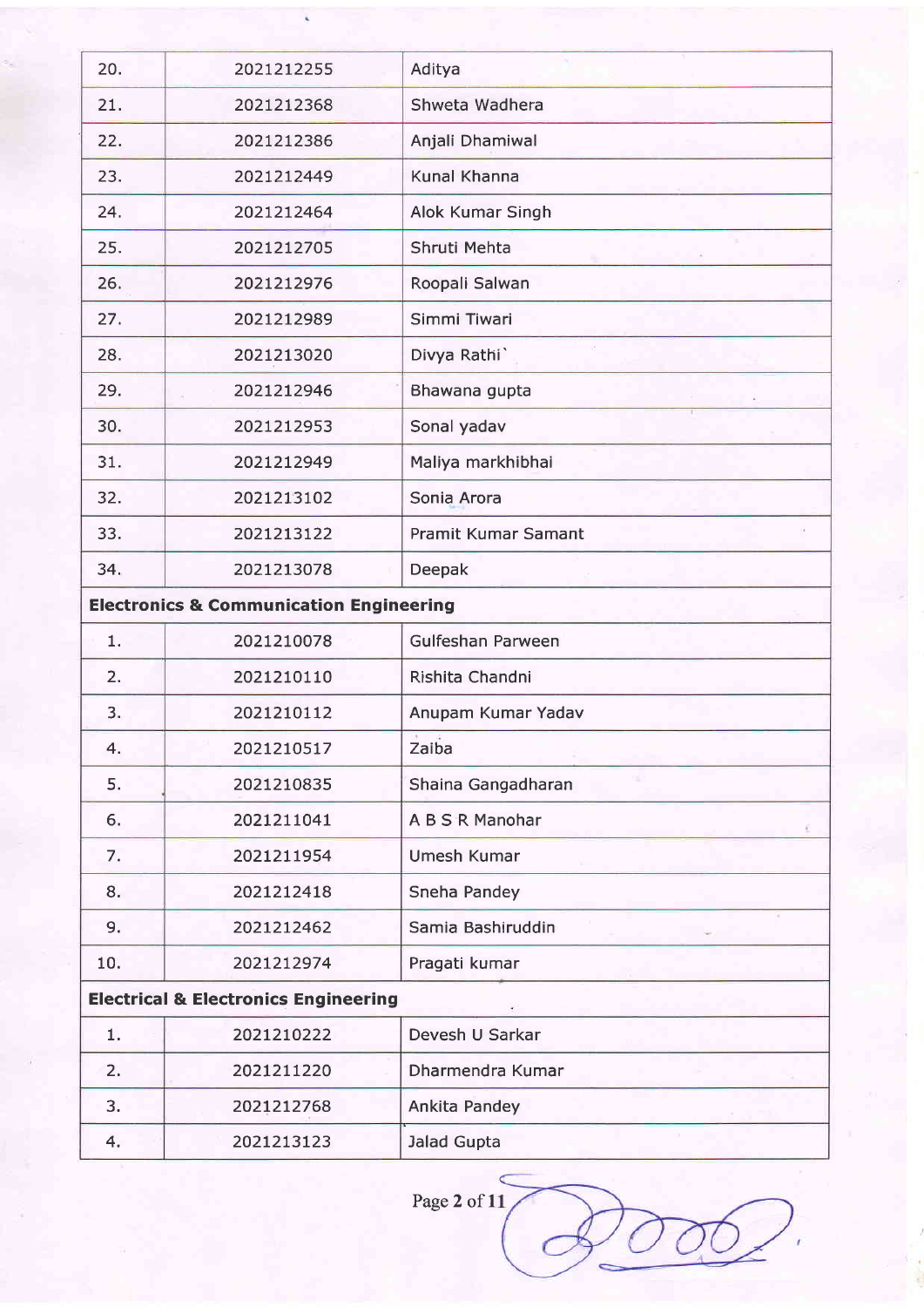| <b>Mechanical Engineering</b> |                                                               |                       |
|-------------------------------|---------------------------------------------------------------|-----------------------|
| 1.                            | 2021210065                                                    | Ruchira Srivastava    |
| 2.                            | 2021211454                                                    | Preetam Yadav         |
| 3.                            | 2021212861                                                    | <b>Shams Tabrez</b>   |
| <b>Civil Engineering</b>      |                                                               |                       |
| 1.                            | 2021213094                                                    | Akhil S Raju          |
| 2.                            | 2021210316                                                    | Zahoor Ahmad          |
| 3.                            | 2021211826                                                    | Devender              |
|                               | <b>Biotechnology (School of Engineering &amp; Technology)</b> |                       |
| 1.                            | 2021210077                                                    | Sathish M             |
| 2.                            | 2021210567                                                    | Sonika                |
| 3.                            | 2021211462                                                    | Anamika Chaudhary     |
| 4.                            | 2021211621                                                    | Abhilasha             |
| 5.                            | 2021212482                                                    | Ananya Devaraju       |
| 6.                            | 2021213037                                                    | Shivani Singh         |
| 7.                            | 2021213125                                                    | Shajrat Mir           |
| 8.                            | 2021213124                                                    | <b>Pramod Gware</b>   |
| <b>Physics</b>                |                                                               |                       |
| 1.                            | 2021210133                                                    | Yashika Bajaj         |
| 2.                            | 2021210987                                                    | <b>Sushant Kumar</b>  |
| 3.                            | 2021211740                                                    | Mujtaba Manzoor Shah  |
| 4.                            | 2021212965                                                    | Suneyana Rawat        |
| 5.                            | 2021213051                                                    | Pooja Singh           |
| <b>Chemistry</b>              |                                                               |                       |
| 1.                            | 2021210040                                                    | Jyoti Joshi           |
| 2.                            | 2021210515                                                    | Jagvinder Kaur Chahal |
| 3.                            | 2021211331                                                    | Shubham Chauhan       |
| 4.                            | 2021211696                                                    | Zainab Amin           |
| 5.                            | 2021212714                                                    | Pratibha Pansari      |
| 6.                            | 2021212854                                                    | Vinita                |
| 7.                            | 2021213061                                                    | Devesh Chandra        |

Page 3 of 11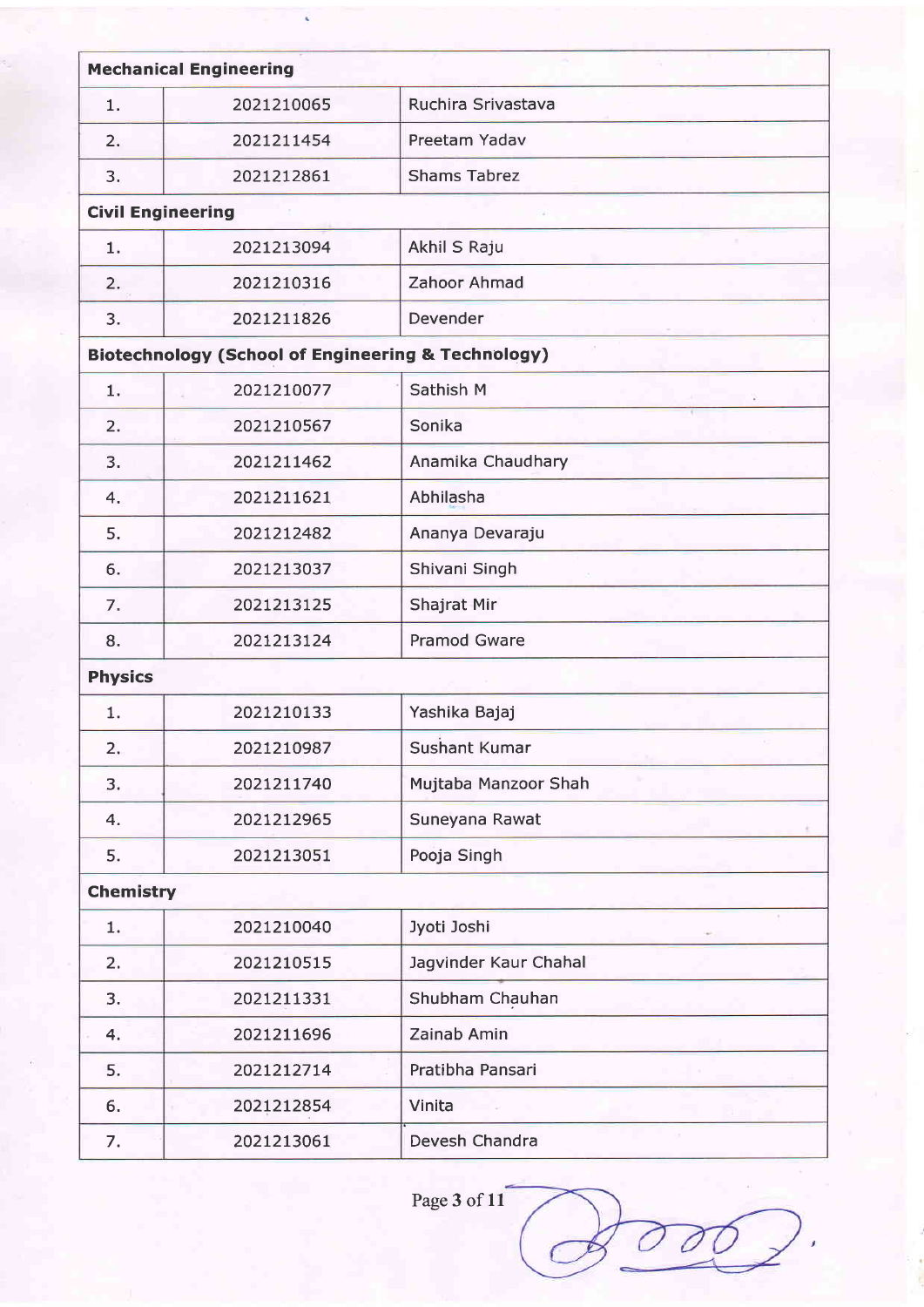| 8.                   | 2021213104                                                    | <b>Komal Bhati</b>   |
|----------------------|---------------------------------------------------------------|----------------------|
|                      | <b>Biochemistry (School of Basic Sciences &amp; Research)</b> |                      |
| 1.                   | 2021212924                                                    | Harshita Baranwal    |
| <b>Mathematics</b>   |                                                               |                      |
| 1.                   | 2021210333                                                    | Alka Chauhan         |
| 2.                   | 2021210921                                                    | Priyanka             |
| 3.                   | 2021211048                                                    | Radhika V            |
|                      | <b>Environmental Science</b>                                  |                      |
| 1.                   | 2021213087                                                    | Aashia Altaf         |
| 2.                   | 2021212152                                                    | Sucha Singh          |
| <b>Life Sciences</b> |                                                               |                      |
| 1.                   | 2021213075                                                    | Haleema Fayaz        |
| 2.                   | 2021213082                                                    | Komal Aarya          |
| 3.                   | 2021213086                                                    | Israil               |
| 4.                   | 2021210080                                                    | Shubhada Kapil       |
| 5.                   | 2021210134                                                    | Neha Singh           |
| 6.                   | 2021210136                                                    | 7<br>Bhawna Sharma   |
| 7.                   | 2021210154                                                    | Mansi Kushwaha       |
| 8.                   | 2021210983                                                    | Shivani Singh        |
| 9.                   | 2021211020                                                    | Geethu S Kumar       |
| 10.                  | 2021211488                                                    | Harshita Tiwari      |
| 11.                  | 2021211600                                                    | <b>B M Shareef</b>   |
| 12.                  | 2021212057                                                    | Amka Nagar           |
| 13.                  | 2021212133                                                    | Ankita Sharma        |
| 14.                  | 2021212837                                                    | Pooja Jha            |
| 15.                  | 2021212868                                                    | Santosh Kumar Sharma |
| 16.                  | 2021212901                                                    | Archana Kumari       |
| 17.                  | 2021213003                                                    | Rizwana Rizwana      |
| 18.                  | 2021213101                                                    | Dakshesh Bhardwaj    |
|                      | <b>Agricultural Sciences</b>                                  |                      |
| 1.                   | 2021210538                                                    | <b>Dipak</b>         |
|                      |                                                               |                      |

I

Page 4 of  $11<sup>6</sup>$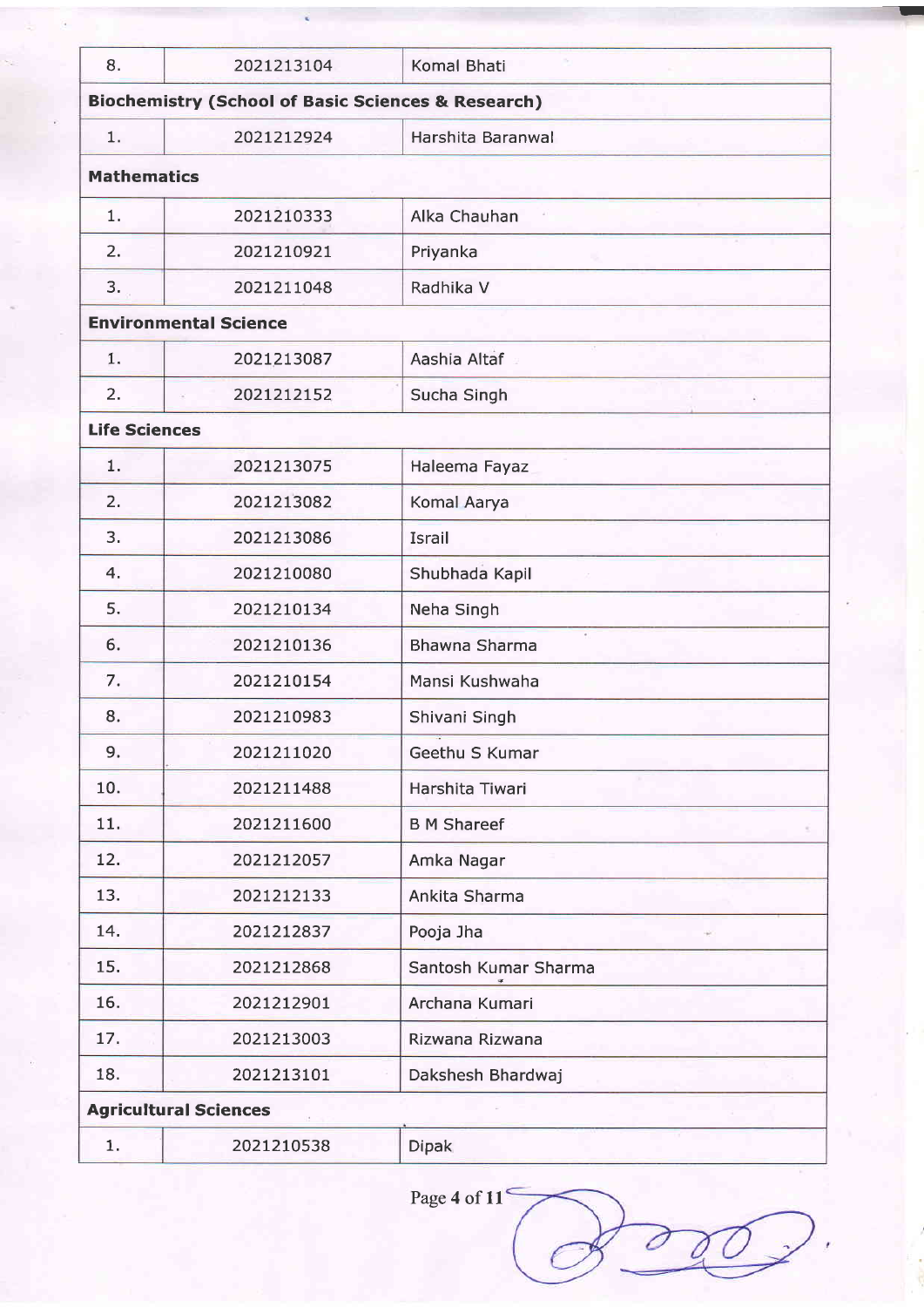| 2.                | 2021212971 | Hemant sharma         |
|-------------------|------------|-----------------------|
| <b>Management</b> |            |                       |
| 1.                | 2021210030 | Preeti Chauhan        |
| 2.                | 2021210055 | Neda Perwez           |
| 3.                | 2021210056 | Anjalee Devi          |
| 4.                | 2021210087 | Meenakshi Chauhan     |
| 5.                | 2021210109 | Shikha Singh          |
| 6.                | 2021210116 | <b>Birendra Saw</b>   |
| 7.                | 2021210178 | Vijay Vishwanath S    |
| 8.                | 2021210422 | Ruchi Prabhu          |
| 9.                | 2021210514 | Garima Chhabra        |
| 10.               | 2021210554 | Sanjeev Singh Thakur  |
| 11.               | 2021210671 | <b>Bimlendu Kumar</b> |
| 12.               | 2021210748 | Divya Rastogi         |
| 13.               | 2021210766 | Rakesh                |
| 14.               | 2021210819 | Azizur Rehman         |
| 15.               | 2021211036 | Gaurav Agarwal        |
| 16.               | 2021211042 | Parsun Garg           |
| 17.               | 2021211091 | Rohit Kumar Soni      |
| 18.               | 2021211103 | Anchal Sharma         |
| 19.               | 2021211117 | <b>Gaurav Mittra</b>  |
| 20.               | 2021211319 | Iqra Khursheed        |
| 21.               | 2021211341 | Nidhi Sharma          |
| 22.               | 2021211389 | Krati Yadav           |
| 23.               | 2021211427 | Mehvish               |
| 24.               | 2021211616 | <b>Tanu Kumari</b>    |
| 25.               | 2021211709 | Priyanka Sharma       |
| 26.               | 2021211801 | Diksha Chhabra        |
| 27.               | 2021211875 | <b>Richa Grover</b>   |
| 28.               | 2021212052 | Preeetish Gumber      |
| 29.               | 2021212128 | Shrishti Jain         |

Page 5 of  $11$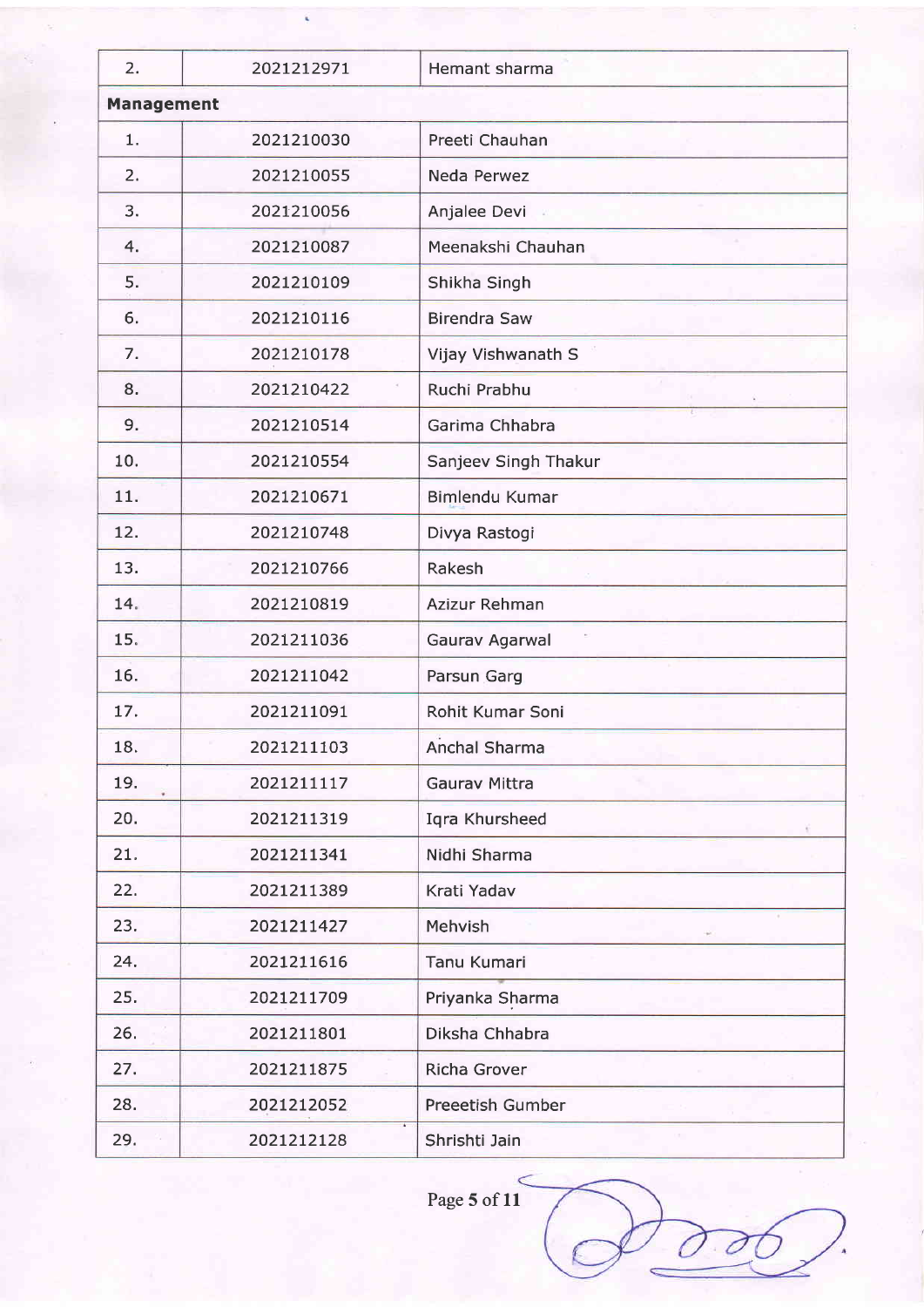| 30.            | 2021212180 | Hemant Kumar                |
|----------------|------------|-----------------------------|
| 31.            | 2021212304 | Jitender Kumar              |
| 32.            | 2021212344 | Manisha Agrawal             |
| 33.            | 2021212348 | Subhrashek Dey              |
| 34.            | 2021212459 | Kamna                       |
| 35.            | 2021212505 | <b>Tridhara Garg</b>        |
| 36.            | 2021212585 | Palash Kaushik              |
| 37.            | 2021212660 | Vipin Yadav                 |
| 38.            | 2021212667 | $\tau$<br>Poonam Tomar      |
| 39.            | 2021212694 | Mansi Gupta                 |
| 40.            | 2021212708 | Parul Kashyap               |
| 41.            | 2021212745 | Rayees Ahmad Tantry         |
| 42.            | 2021212755 | Komal Gupta                 |
| 43.            | 2021212793 | Sakshi Singh                |
| 44.            | 2021212802 | <b>Atul Kumar Garg</b>      |
| 45.            | 2021212853 | <b>Sumeet Bhatia</b>        |
| 46.            | 2021212937 | Neha                        |
| 47.            | 2021213023 | Reema Anand                 |
| 48.            | 2021213015 | Sapna bhati                 |
| 49.            | 2021213106 | s.<br>Suvam Dhar            |
| 50.            | 2021213107 | Pallavi Kumari              |
| <b>English</b> |            |                             |
| 1.             | 2021210028 | Sanjna Dang                 |
| 2.             | 2021210095 | <b>Uffaq Yousuf Ellahie</b> |
| 3.             | 2021210106 | <b>Swermon Swer</b>         |
| 4.             | 2021210200 | Arif Sheikh                 |
| 5.             | 2021210493 | Sana Siddique               |
| 6.             | 2021210518 | Sonia Jeenwal               |
| 7.             | 2021211312 | Priyajaganmohan             |
| 8.             | 2021211339 | Amandeep Langeh             |
| 9.             | 2021211537 | Misbah                      |
|                |            |                             |

Page 6 of 11

C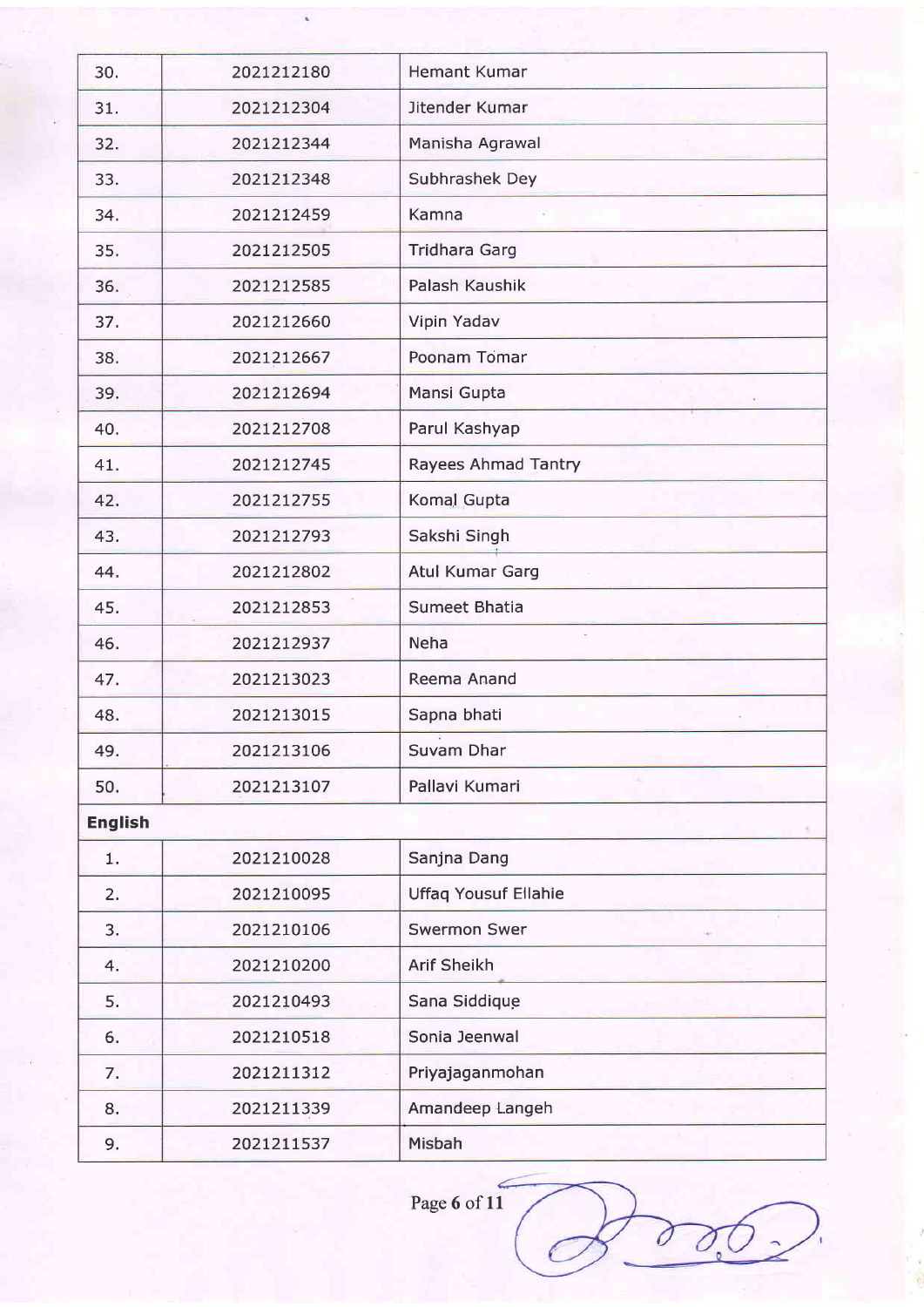| 10.                      | 2021212669 | Kriti Nigam              |
|--------------------------|------------|--------------------------|
| 11.                      | 2021212701 | Tanushri Sagar           |
| 12.                      | 2021212800 | Rashika                  |
| 13.                      | 2021212809 | <b>Bushra Fatima Mir</b> |
| 14.                      | 2021212919 | Simran Koul              |
| <b>Sociology</b>         |            |                          |
| 1.                       | 2021210981 | Naresh Chaudhary         |
| <b>Political Science</b> |            |                          |
| 1.                       | 2021210480 | Nungsangyula Imchen      |
| 2.                       | 2021210630 | Sajad Manzoor            |
| <b>Psychology</b>        |            |                          |
| ï.                       | 2021210113 | Neelam Mishra            |
| 2.                       | 2021211296 | Saloni                   |
| 3.                       | 2021211942 | Akanksha Rana            |
| <b>History</b>           |            |                          |
| 1.                       | 2021210509 | Debbarna Mukherjee       |
| 2.                       | 2021211023 | Kuldeep Panwar           |
| 3.                       | 2021211639 | Neha Jain                |
| 4.                       | 2021212223 | Satya Sharma             |
| 5.                       | 2021212299 | ×,<br>Neha Tahalani      |
| Law                      |            |                          |
| 1.                       | 2021213079 | <b>Kirt Agarwal</b>      |
| 2.                       | 2021213080 | Savita Nagar             |
| 3.                       | 2021210007 | Manmeet Kaur Arora       |
| 4.                       | 2021210033 | Preeti                   |
| 5.                       | 2021210049 | Nancy                    |
| 6.                       | 2021210066 | Priyansha Badoni         |
| 7.                       | 2021210090 | Shafia Nazir Shah        |
| 8.                       | 2021210104 | Mahima Rani              |
| 9.                       | 2021210149 | Deeksha                  |
| 10.                      | 2021210321 | Prachi Awasthi           |
|                          |            |                          |

Page 7 of 11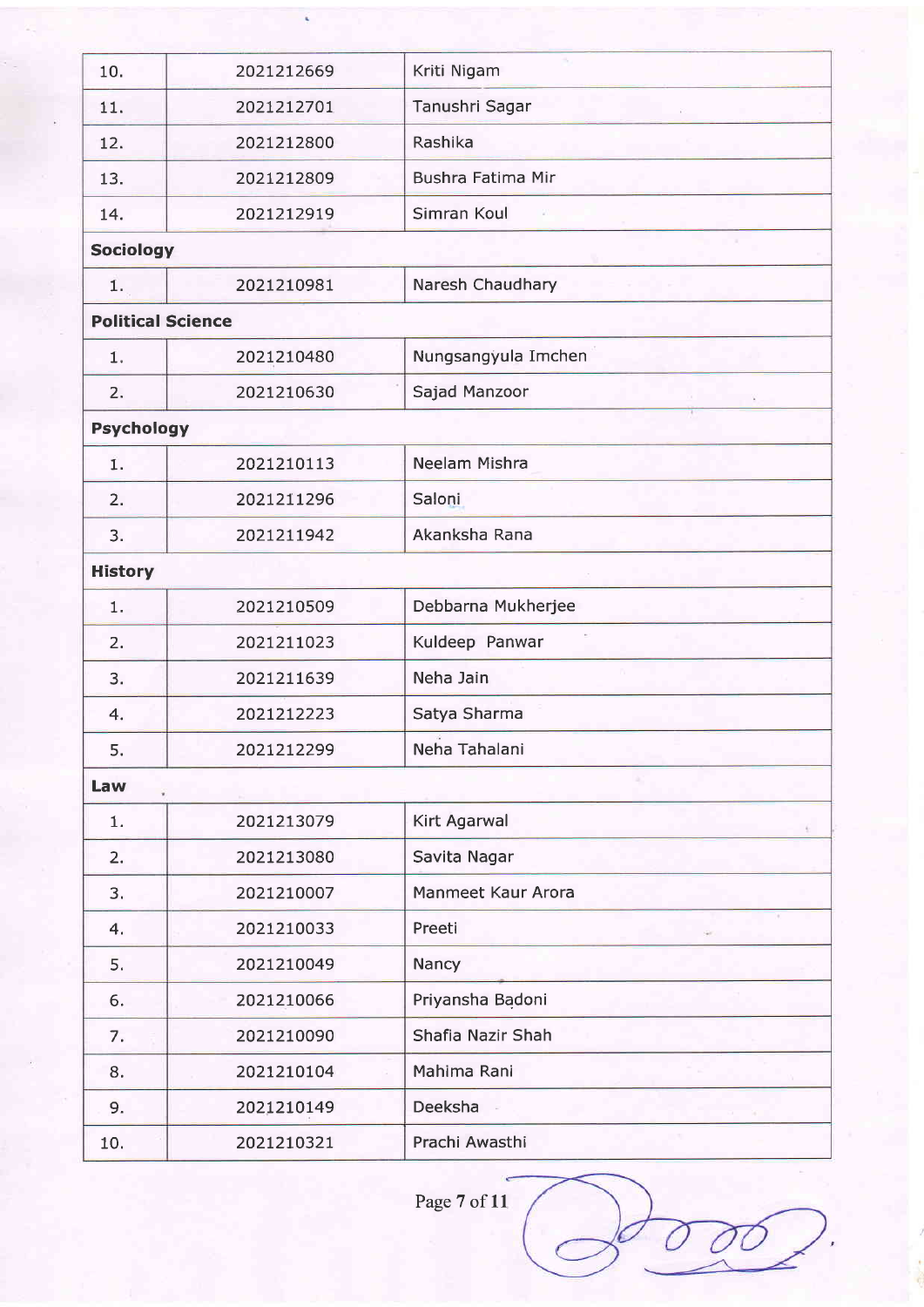| 11.                 | 2021210456 | Aniket Deepanker              |
|---------------------|------------|-------------------------------|
| 12.                 | 2021210909 | Insha Quyoom                  |
| 13.                 | 2021211040 | Siddharth Raj Agarwal         |
| 14.                 | 2021211289 | Swati Tyagi                   |
| 15.                 | 2021211335 | Divya                         |
| 16.                 | 2021211355 | Preeti Bidhuri                |
| 17.                 | 2021211771 | Indira                        |
| 18.                 | 2021211776 | Shovonita Acharjee            |
| 19.                 | 2021211793 | Preeti Choudhary              |
| 20.                 | 2021211927 | Nijhum Seal                   |
| 21.                 | 2021212425 | Swati Gahlaut                 |
| 22.                 | 2021212438 | Anurag Singh                  |
| 23.                 | 2021212789 | Apoorva Upadhyay              |
| 24.                 | 2021212805 | Vineet Kumar Yadav            |
| 25.                 | 2021212858 | Sakshi Mohan                  |
| 26.                 | 2021212891 | Preeti Verma                  |
| 27.                 | 2021212947 | Malika Gupta                  |
| 28.                 | 2021212956 | Pihu Mishra                   |
| <b>Education</b>    |            |                               |
| 1.                  | 2021210556 | <b>Tirthankar Chakravorty</b> |
| 2.                  | 2021211673 | Raj Kumar Srivastava          |
| 3.                  | 2021211779 | Pooja Bose                    |
| 4.                  | 2021211882 | <b>Arnab Chowdhury</b>        |
| 5.                  | 2021212205 | Sonia Kakkar Vishnoi          |
| 6.                  | 2021212531 | Irfan Ul Hassan               |
| 7.                  | 2021212747 | Renu                          |
| 8.                  | 2021212975 | Rukshana                      |
| 9.                  | 2021213014 | Anjali Dhar                   |
| <b>Architecture</b> |            |                               |
| 1.                  | 2021213069 | Pragya Tripathi               |
| 2.                  | 2021210032 | Gazal Dandia                  |
|                     |            |                               |

Page 8 of 11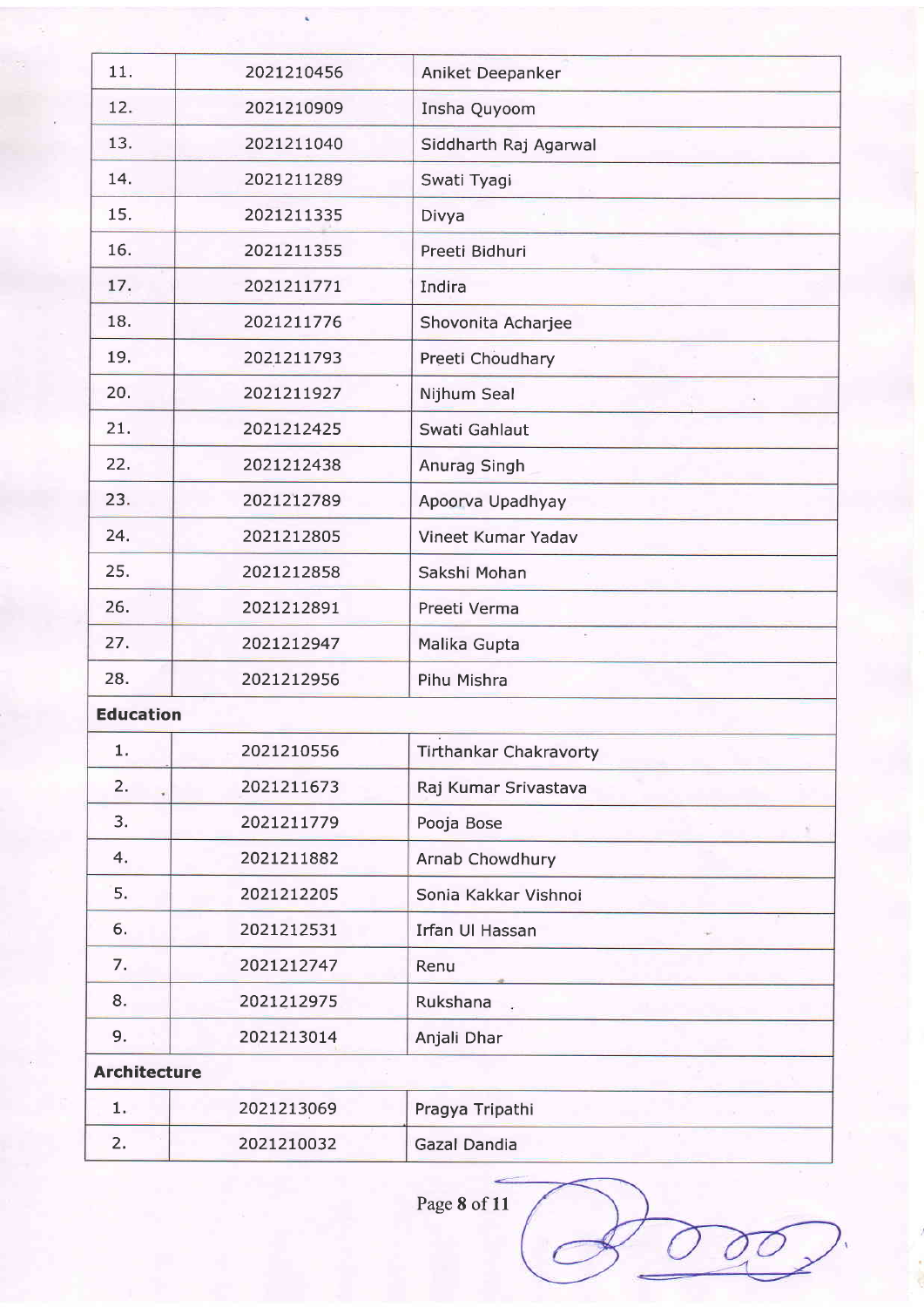| 3.            | 2021210129                                              | Vigisha Gopalakrishnan |
|---------------|---------------------------------------------------------|------------------------|
| 4.            | 2021211532                                              | Ali Raza Raza          |
| 5.            | 2021211767                                              | Radhika Pathak         |
| <b>Design</b> |                                                         |                        |
| 1.            | 2021213013                                              | Manish Ranjan          |
| 2.            | 2021212992                                              | Gaurav Sharma          |
| 3.            | 2021212998                                              | Tanima Chanda          |
| 4.            | 2021212958                                              | Tauheed mehtab         |
|               | <b>Mass Communication</b>                               |                        |
| 1.            | 2021210094                                              | Vinod Kumar Gupta      |
| 2.            | 2021210119                                              | Shashank Singh         |
| 3.            | 2021210160                                              | Geetam Shrivastava     |
| 4.            | 2021210327                                              | Aarti Dhar             |
| 5.            | 2021210471                                              | Gourav Prakash         |
| 6.            | 2021210758                                              | Rajnish Kumar          |
| 7.            | 2021211120                                              | Sonia Batra            |
| 8.            | 2021211584                                              | Saquib Alam            |
| 9.            | 2021212126                                              | Akash Pratap Singh     |
| 10.           | 2021212511                                              | Fahmina Hussain        |
| 11.           | 2021212977                                              | Sayani bhattacharyya   |
| Pharmacy      |                                                         |                        |
| 1.            | 2021213074                                              | Simmi Gupta            |
| 2.            | 2021213076                                              | Baby Rabiya Parveen    |
| 3.            | 2021210168                                              | Sudhir Kaushik         |
| 4.            | 2021210610                                              | Sunil Kumar            |
| 5.            | 2021211108                                              | Shadab Ahmad Siddiqui  |
| 6.            | 2021211201                                              | Geeta Rawat            |
|               | <b>Physiotherapy (School of Allied Health Sciences)</b> |                        |
| 1.            | 2021213081                                              | Sumedha Rabra          |
| 2.            | 2021213090                                              | Meenakshi Verma        |
| 3.            | 2021210082                                              | Aafreen                |
|               |                                                         |                        |

Page 9 of 11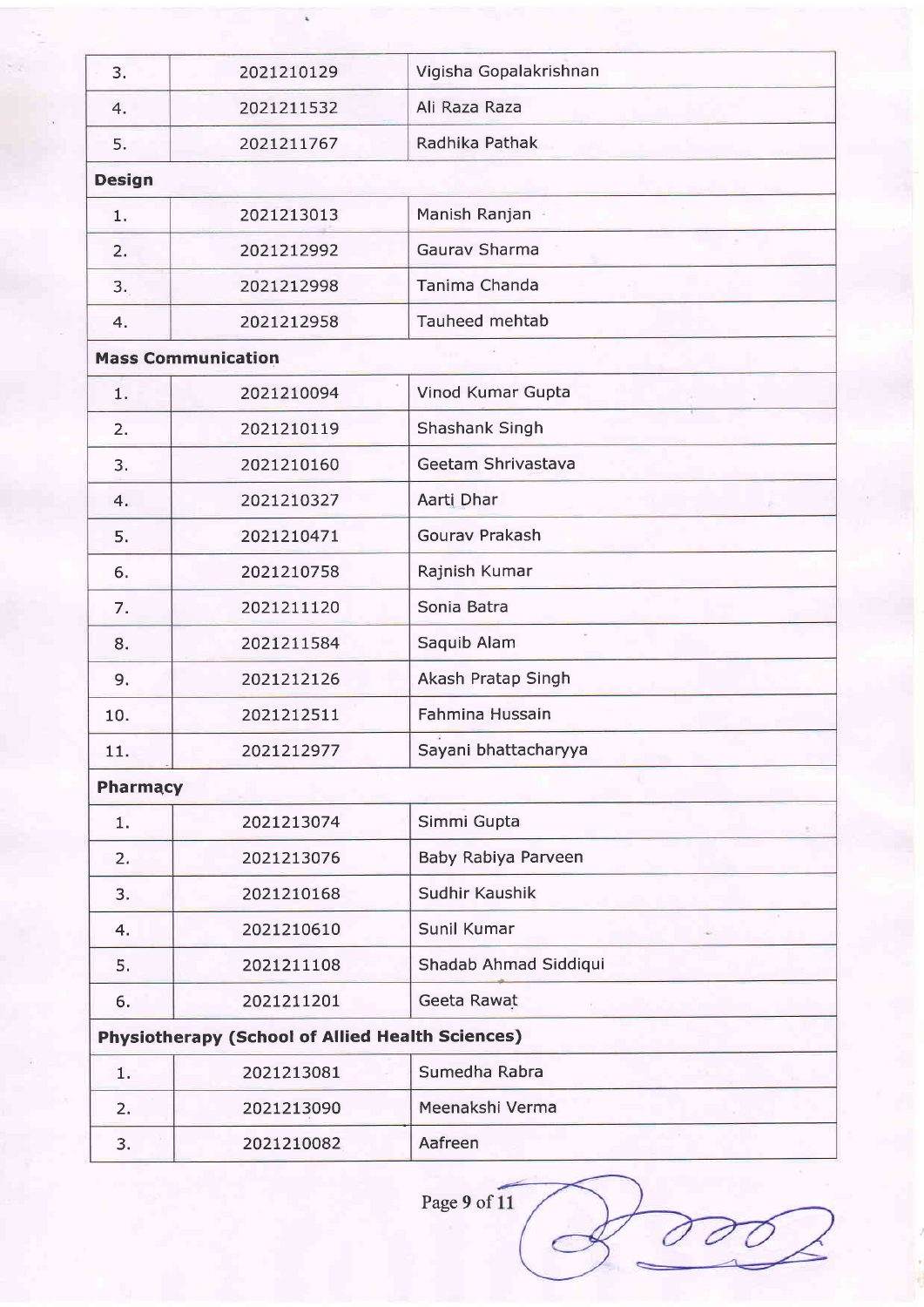| 4.                                                         | 2021210892                                                        | Nidhi Bansal              |  |
|------------------------------------------------------------|-------------------------------------------------------------------|---------------------------|--|
| -5.                                                        | 2021211830                                                        | Mayank Kumar              |  |
| 6.                                                         | 2021211993                                                        | Radhika Pk                |  |
| 7.                                                         | 2021212501                                                        | Deepshikha Thakur         |  |
| 8.                                                         | 2021212571                                                        | Ambreen Fatima            |  |
| 9.                                                         | 2021212757                                                        | Neha Chauhan              |  |
| 10.                                                        | 2021213066                                                        | Bhavna Sharma             |  |
| <b>Forensic Science (School of Allied Health Sciences)</b> |                                                                   |                           |  |
| 1.                                                         | 2021210072                                                        | Jyoti Chauhan             |  |
| 2.                                                         | 2021210284                                                        | Kimee Hiuna Minj          |  |
| 3.                                                         | 2021210940                                                        | Nidhi Elizabeth Hansdak   |  |
| 4.                                                         | 2021211368                                                        | Aditi Sharma              |  |
| 5.                                                         | 2021211474                                                        | Noble George              |  |
| 6.                                                         | 2021211947                                                        | Abhinav Singh             |  |
| 7.                                                         | 2021212159                                                        | Shefali Anand             |  |
| 8.                                                         | 2021212312                                                        | Bhawna Varshney           |  |
| 9.                                                         | 2021212689                                                        | Gitanjali Dass            |  |
|                                                            | <b>Radiology (School of Allied Health Sciences)</b>               |                           |  |
| 1.                                                         | 2021210118                                                        | Amit Pratap Singh Chouhan |  |
|                                                            | <b>Nutrition and Dietetics (School of Allied Health Sciences)</b> |                           |  |
| 1.                                                         | 2021210027                                                        | Geetanjali Tahilramani    |  |
| 2.                                                         | 2021210968                                                        | Arushi Sharma             |  |
| 3.                                                         | 2021211299                                                        | Dhananjay Sharma          |  |
| 4.                                                         | 2021212772                                                        | Shalini Choudhary         |  |
| 5.                                                         | 2021212820                                                        | Shaista Arzoo             |  |
| 6.                                                         | 2021213109                                                        | Shivangi Singh            |  |
| 7.                                                         | 2021213121                                                        | Poonam Srivastava         |  |
|                                                            | <b>Microbiology (School of Allied Health Sciences)</b>            |                           |  |
| 1.                                                         | 2021211522                                                        | Shilpa Barthwal           |  |
| 2.                                                         | 2021211854                                                        | Meyakumla                 |  |
| 3.                                                         | 2021211860                                                        | Farha Azmeen              |  |
|                                                            |                                                                   |                           |  |

Page 10 of 11